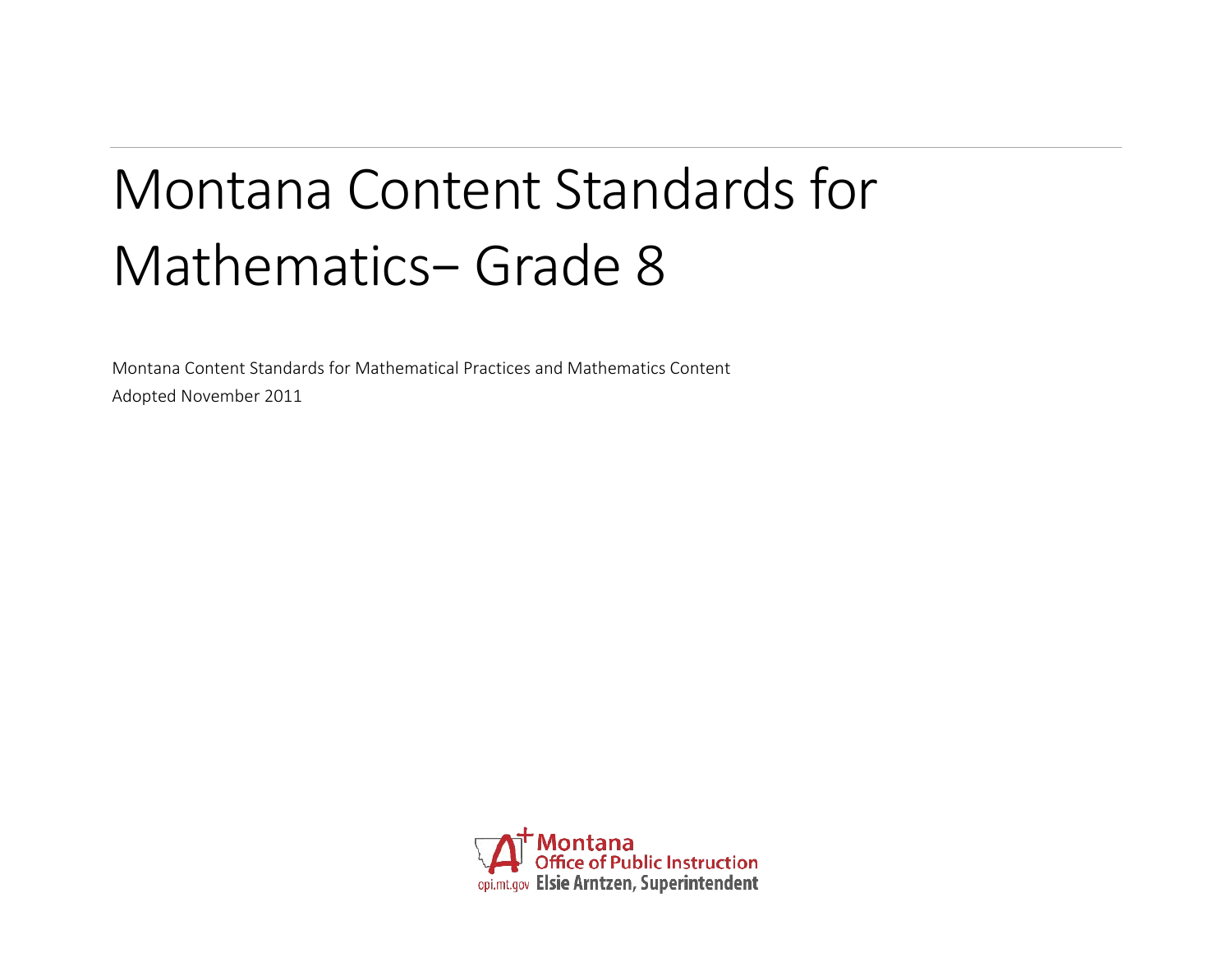(Adopted November 2011)

## Contents

#### **Accommodation statement for publications**

The OPI is committed to providing reasonable accommodations to people with disabilities. If you need a reasonable accommodation, require an alternate format, or have questions concerning accessibility, contact the OPI ADA Coordinator, 406-444-3161, opiada@mt.gov, TTY 406-444-0235.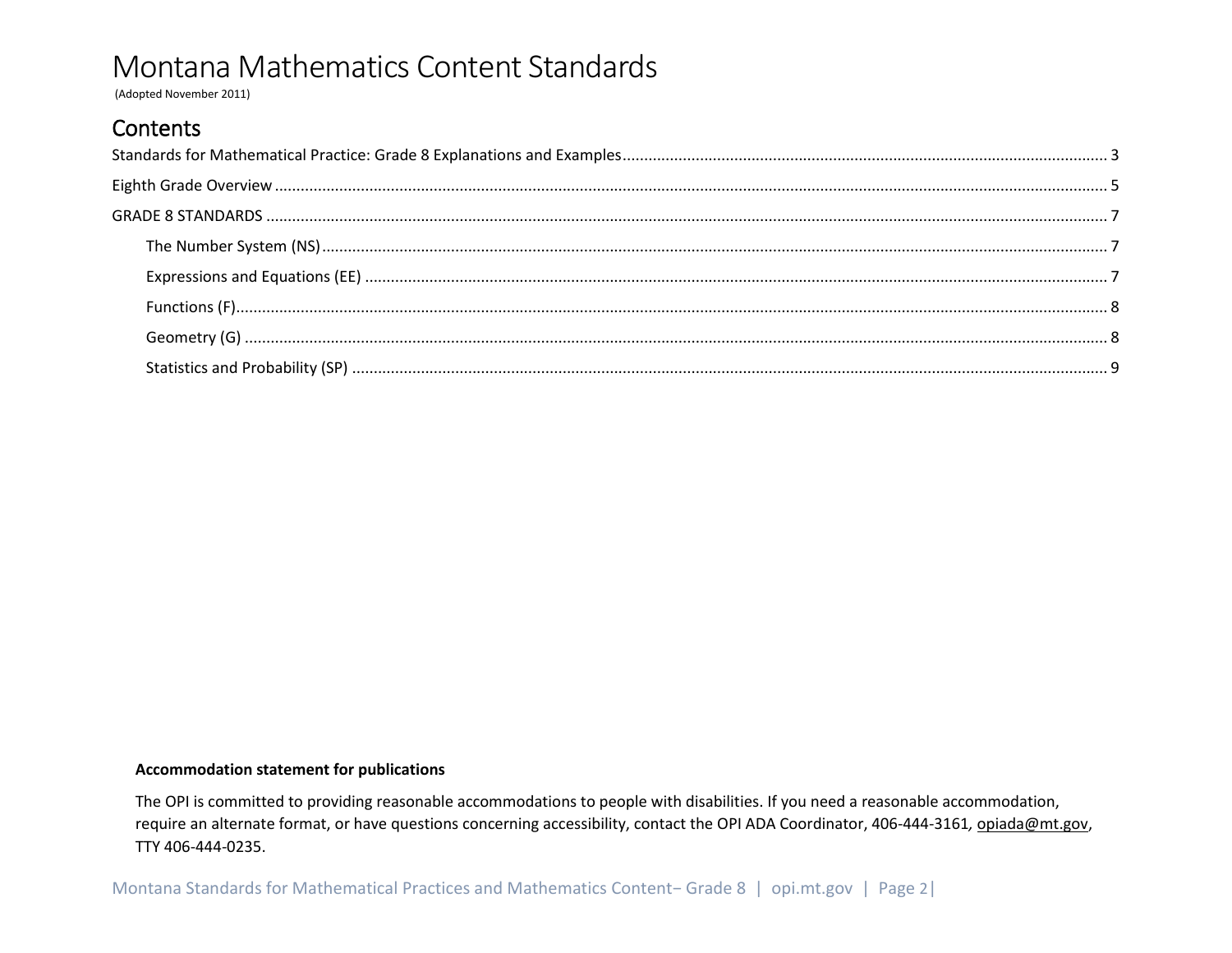(Adopted November 2011)

## <span id="page-2-0"></span>Standards for Mathematical Practice: Grade 8 Explanations and Examples

| <b>Standards</b>           | <b>Explanations and Examples</b>                                                                                   |  |  |  |  |  |
|----------------------------|--------------------------------------------------------------------------------------------------------------------|--|--|--|--|--|
| Students are expected to:  | The Standards for Mathematical Practice describe ways in which students ought to engage with the subject matter as |  |  |  |  |  |
|                            | they grow in mathematical maturity and expertise.                                                                  |  |  |  |  |  |
| 8.MP.1. Make sense of      | In grade 8, students solve real world problems through the application of algebraic and geometric                  |  |  |  |  |  |
| problems and persevere in  | concepts. Students seek the meaning of a problem and look for efficient ways to represent and solve                |  |  |  |  |  |
| solving them.              | it. They may check their thinking by asking themselves, "What is the most efficient way to solve the               |  |  |  |  |  |
|                            | problem?", "Does this make sense?", and "Can I solve the problem in a different way?"                              |  |  |  |  |  |
| 8.MP.2. Reason abstractly  | In grade 8, students represent a wide variety of real world contexts through the use of real numbers and           |  |  |  |  |  |
| and quantitatively.        | variables in mathematical expressions, equations, and inequalities. They examine patterns in data and              |  |  |  |  |  |
|                            | assess the degree of linearity of functions. Students contextualize to understand the meaning of the               |  |  |  |  |  |
|                            | number or variable as related to the problem and decontextualize to manipulate symbolic                            |  |  |  |  |  |
|                            | representations by applying properties of operations.                                                              |  |  |  |  |  |
| 8.MP.3. Construct viable   | In grade 8, students construct arguments using verbal or written explanations accompanied by                       |  |  |  |  |  |
| arguments and critique the | expressions, equations, inequalities, models, and graphs, tables, and other data displays (i.e. box                |  |  |  |  |  |
| reasoning of others.       | plots, dot plots, histograms, etc.). They further refine their mathematical communication skills                   |  |  |  |  |  |
|                            | through mathematical discussions in which they critically evaluate their own thinking and the                      |  |  |  |  |  |
|                            | thinking of other students. They pose questions like "How did you get that?", "Why is that true?"                  |  |  |  |  |  |
|                            | "Does that always work?" They explain their thinking to others and respond to others' thinking.                    |  |  |  |  |  |
| 8.MP.4. Model with         | In grade 8, students model problem situations symbolically, graphically, tabularly, and contextually.              |  |  |  |  |  |
| mathematics.               | Students form expressions, equations, or inequalities from real world contexts and connect symbolic                |  |  |  |  |  |
|                            | and graphical representations. Students solve systems of linear equations and compare properties of                |  |  |  |  |  |
|                            | functions provided in different forms. Students use scatterplots to represent data and describe                    |  |  |  |  |  |
|                            | associations between variables. Students need many opportunities to connect and explain the                        |  |  |  |  |  |
|                            | connections between the different representations. They should be able to use all of these                         |  |  |  |  |  |
|                            | representations as appropriate to a problem context.                                                               |  |  |  |  |  |
| 8.MP.5. Use appropriate    | Students consider available tools (including estimation and technology) when solving a mathematical                |  |  |  |  |  |
| tools strategically.       | problem and decide when certain tools might be helpful. For instance, students in grade 8 may                      |  |  |  |  |  |
|                            | translate a set of data given in tabular form to a graphical representation to compare it to another data          |  |  |  |  |  |
|                            | set. Students might draw pictures, use applets, or write equations to show the relationships between               |  |  |  |  |  |
|                            | the angles created by a transversal.                                                                               |  |  |  |  |  |
| 8.MP.6. Attend to          | In grade 8, students continue to refine their mathematical communication skills by using clear and                 |  |  |  |  |  |
| precision.                 | precise language in their discussions with others and in their own reasoning. Students use appropriate             |  |  |  |  |  |
|                            | terminology when referring to the number system, functions, geometric figures, and data displays.                  |  |  |  |  |  |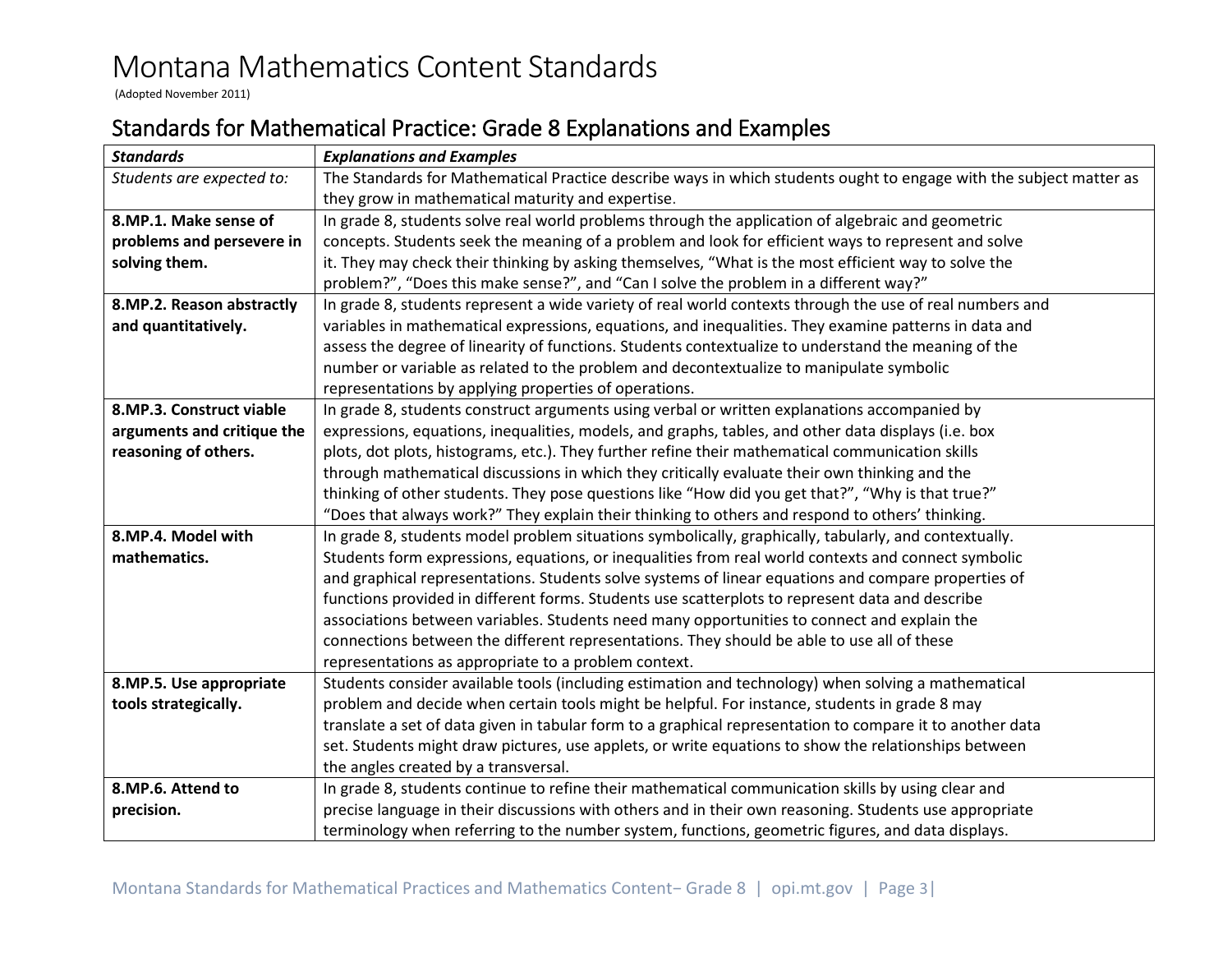(Adopted November 2011)

## Standards for Mathematical Practice: Grade 8 Explanations and Examples

| 8.MP.7. Look for and make | Students routinely seek patterns or structures to model and solve problems. In grade 8, students apply |  |  |  |  |
|---------------------------|--------------------------------------------------------------------------------------------------------|--|--|--|--|
| use of structure.         | properties to generate equivalent expressions and solve equations. Students examine patterns in        |  |  |  |  |
|                           | tables and graphs to generate equations and describe relationships. Additionally, students             |  |  |  |  |
|                           | experimentally verify the effects of transformations and describe them in terms of congruence and      |  |  |  |  |
|                           | similarity.                                                                                            |  |  |  |  |
| 8.MP.8. Look for and      | In grade 8, students use repeated reasoning to understand algorithms and make generalizations about    |  |  |  |  |
| express regularity in     | patterns. Students use iterative processes to determine more precise rational approximations for       |  |  |  |  |
| repeated reasoning.       | irrational numbers. During multiple opportunities to solve and model problems, they notice that the    |  |  |  |  |
|                           | slope of a line and rate of change are the same value. Students flexibly make connections between      |  |  |  |  |
|                           | covariance, rates, and representations showing the relationships between quantities.                   |  |  |  |  |

*Adapted from Explanations and Examples Grade 8 produced by the Arizona Department of Education Standards and Assessment Division*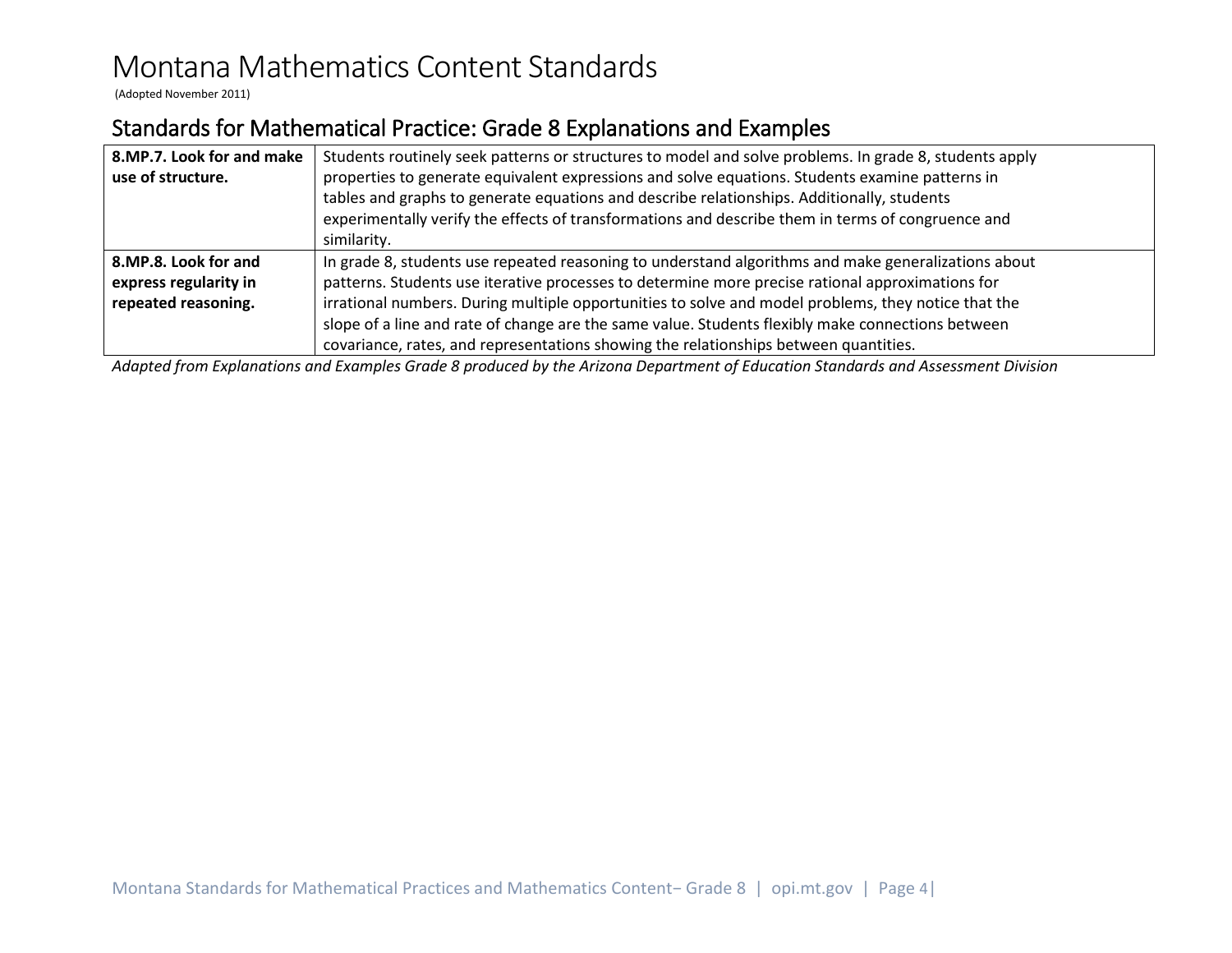(Adopted November 2011)

## <span id="page-4-0"></span>Eighth Grade Overview

| <b>Domains</b>                          | The Number System                                                                                               | <b>Expressions and Equations</b>                                                                                                                                                                                                             | <b>Functions</b>                                                                                                       | Geometry                                                                                                                                                                                                                                                       | <b>Statistics &amp;</b><br>Probability                         |
|-----------------------------------------|-----------------------------------------------------------------------------------------------------------------|----------------------------------------------------------------------------------------------------------------------------------------------------------------------------------------------------------------------------------------------|------------------------------------------------------------------------------------------------------------------------|----------------------------------------------------------------------------------------------------------------------------------------------------------------------------------------------------------------------------------------------------------------|----------------------------------------------------------------|
| <b>Clusters</b>                         | • Know that there<br>are numbers<br>that are not<br>rational, and<br>approximate<br>them by rational<br>numbers | • Work with radicals and integer<br>exponents<br>. Understand the connections between<br>proportional relationships, lines,<br>and linear equations<br>• Analyze and solve linear equations<br>and pairs of simultaneous linear<br>equations | Define, evaluate,<br>and compare<br>functions<br>• Use functions to<br>model<br>relationships<br>between<br>quantities | Understand congruence and similarity<br>using physical models, transparencies,<br>or geometry software<br>Understand and apply the<br>Pythagorean Theorem<br>Solve real-world and mathematical<br>problems involving volume of<br>cylinders, cones and spheres | Investigate<br>patterns of<br>association in<br>bivariate data |
| <b>Mathematical</b><br><b>Practices</b> | Make sense of problems and<br>persevere in solving them.<br>Reason abstractly and<br>quantitatively.            | 3. Construct viable arguments and<br>critique the reasoning of others.<br>Model with mathematics.<br>4.                                                                                                                                      | 5.<br>strategically.                                                                                                   | 7. Look for and make use of<br>Use appropriate tools<br>structure.<br>6. Attend to precision.<br>8.<br>in repeated reasoning.                                                                                                                                  | Look for and express regularity                                |

In Grade 8, instructional time should focus on three critical areas:

- *1. Formulating and reasoning about expressions and equations, including modeling an association in bivariate data with a linear equation, and solving linear equations and systems of linear equations*
	- Students use linear equations and systems of linear equations to represent, analyze, and solve a variety of problems. Students recognize equations for proportions  $(y/x = m$  or  $y = mx)$  as special linear equations  $(y = mx + b)$ , understanding that the constant of proportionality (*m*) is the slope, and the graphs are lines through the origin. They understand that the slope (*m*) of a line is a constant rate of change, so that if the input or *x*-coordinate changes by an amount *A*, the output or *y*-coordinate changes by the amount *m·A*. Students also use a linear equation to describe the association between two quantities in bivariate data (such as arm span vs. height for students in a classroom). At this grade, fitting the model, and assessing its fit to the data are done informally. Interpreting the model in the context of the data requires students to express a relationship between the two quantities in question and to interpret components of the relationship (such as slope and *y*-intercept) in terms of the situation.
	- Students strategically choose and efficiently implement procedures to solve linear equations in one variable, understanding that when they use the properties of equality and the concept of logical equivalence, they maintain the solutions of the original equation. Students solve systems of two linear equations in two variables and relate the systems to pairs of lines in the plane; these intersect, are parallel, or are the same line. Students use linear equations, systems of linear equations, linear functions, and their understanding of slope of a line to analyze situations and solve problems.
- *2. Grasping the concept of a function and using functions to describe quantitative relationships* 
	- Students grasp the concept of a function as a rule that assigns to each input exactly one output. They understand that functions describe situations where one quantity determines another. They can translate among representations and partial representations of functions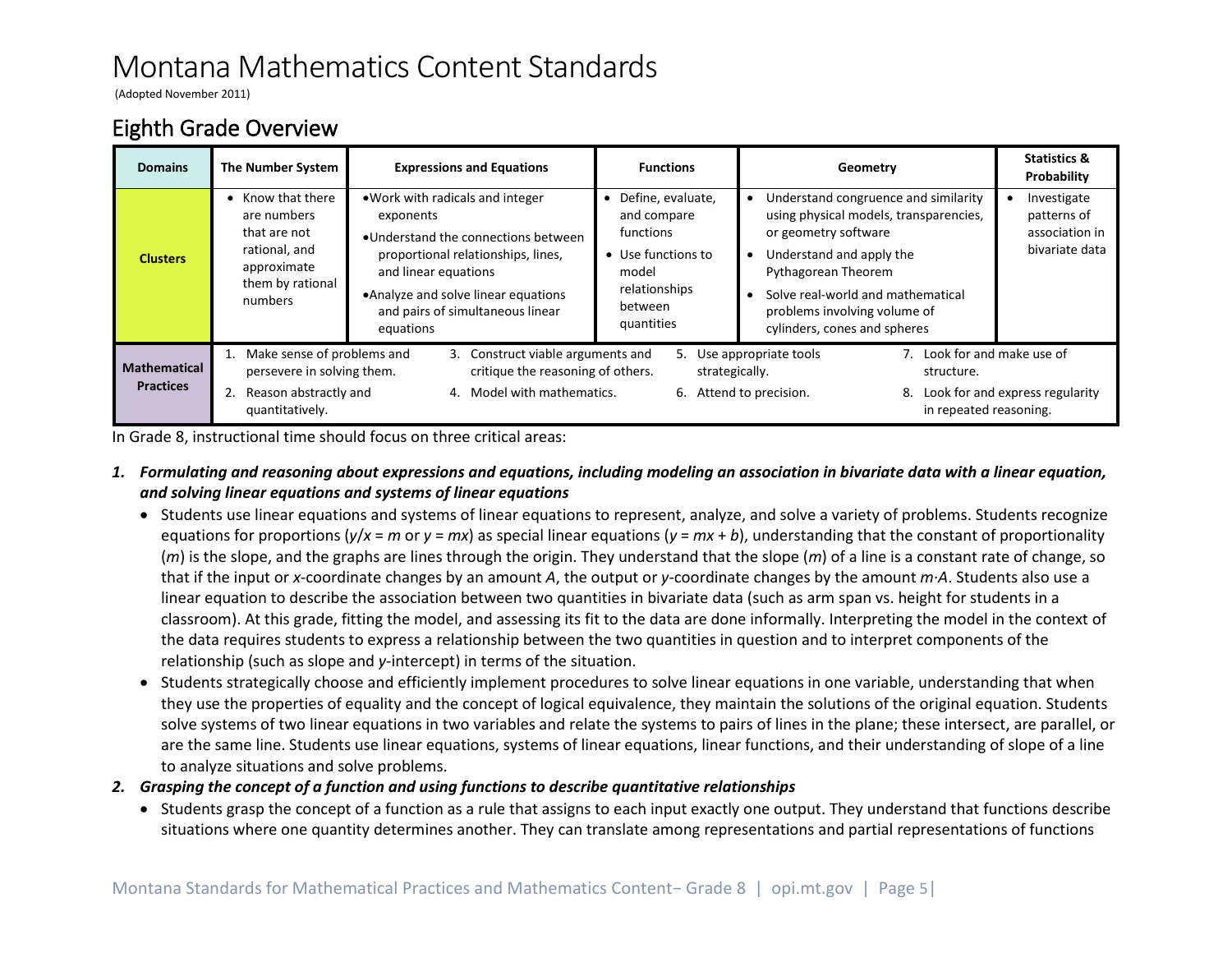(Adopted November 2011)

(noting that tabular and graphical representations may be partial representations), and they describe how aspects of the function are reflected in the different representations.

- *3. Analyzing two- and three-dimensional space and figures using distance, angle, similarity, and congruence, and understanding and applying the Pythagorean Theorem*
	- Students use ideas about distance and angles, how they behave under translations, rotations, reflections, and dilations, and ideas about congruence and similarity to describe and analyze two-dimensional figures and to solve problems. Students show that the sum of the angles in a triangle is the angle formed by a straight line, and that various configurations of lines give rise to similar triangles because of the angles created when a transversal cuts parallel lines. Students understand the statement of the Pythagorean Theorem and its converse, and can explain why the Pythagorean Theorem holds, for example, by decomposing a square in two different ways. They apply the Pythagorean Theorem to find distances between points on the coordinate plane, to find lengths, and to analyze polygons. Students complete their work on volume by solving problems involving cones, cylinders, and spheres.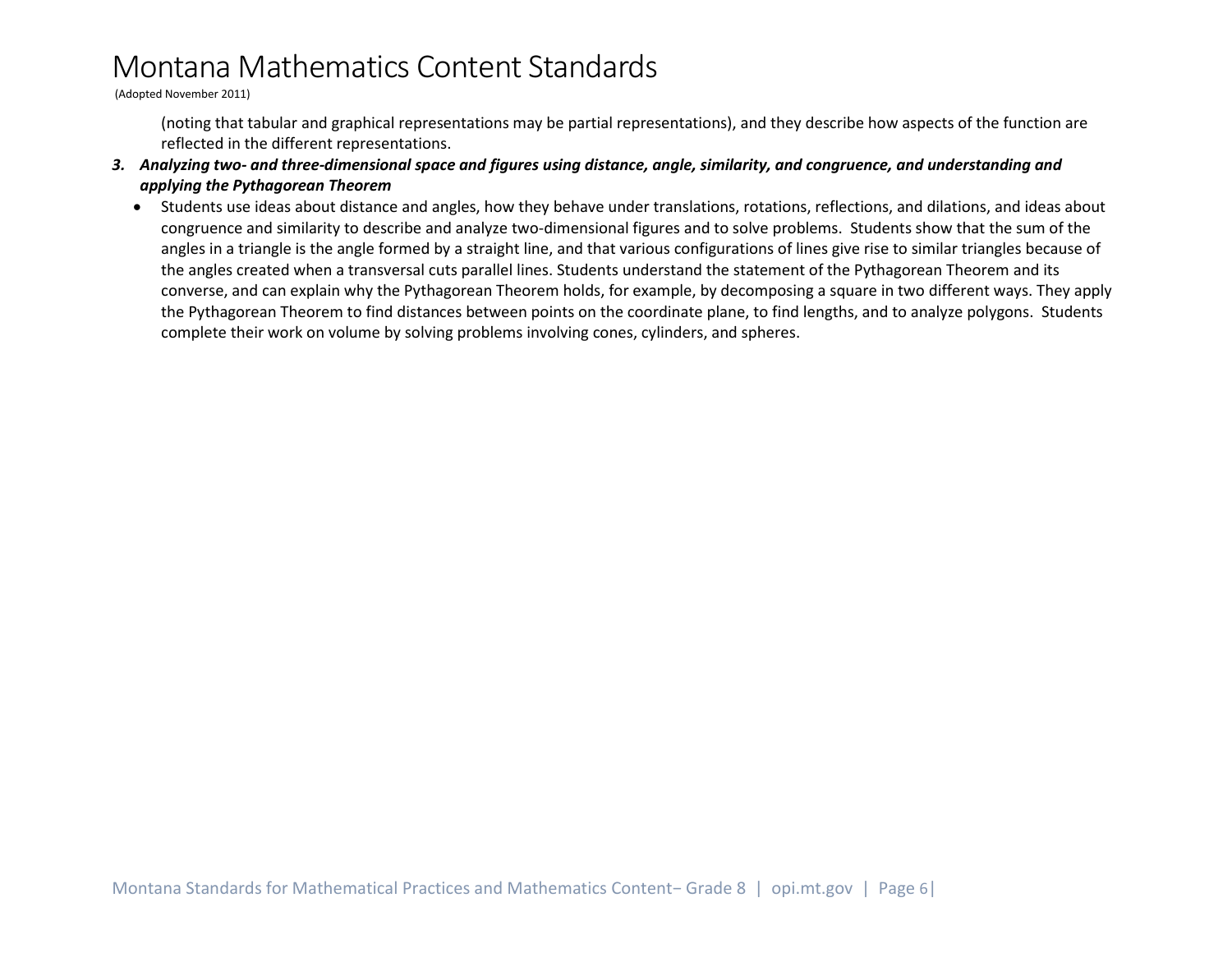(Adopted November 2011)

## <span id="page-6-0"></span>GRADE 8 STANDARDS

## <span id="page-6-1"></span>The Number System (NS)

*Know that there are numbers that are not rational, and approximate them by rational numbers.*

- Understand informally that every number has a decimal expansion; for rational numbers show that the decimal expansion repeats eventually, and convert a decimal expansion which repeats eventually into a rational number. (8.NS.1)
- Use rational approximations of irrational numbers to compare the size of irrational numbers, locate them approximately on a number line diagram, and estimate the value of expressions (e.g.,  $\pi^2$ ). For example, by truncating the decimal expansion of √2, show that √2 is between 1 and 2, then between 1.4 and 1.5, and explain how to continue on to get better approximations. (8.NS.2)

## <span id="page-6-2"></span>Expressions and Equations (EE)

*Work with radicals and integer exponents.*

- Know and apply the properties of integer exponents to generate equivalent numerical expressions. For example,  $3^2 \times 3^{-5} = 3^{-3} = 1$  $1/3^3 = 1/27.$  (8.EE.1)
- Use square root and cube root symbols to represent solutions to equations of the form  $x^2 = p$  and  $x^3 = p$ , where p is a positive rational number. Evaluate square roots of small perfect squares and cube roots of small perfect cubes. Know that √2 is irrational. (8.EE.2)
- Use numbers expressed in the form of a single digit times a whole-number power of 10 to estimate very large or very small quantities, and to express how many times as much one is than the other. For example, estimate the population of the United States as 3 times 10<sup>8</sup> and the population of the world as 7 times 10<sup>9</sup>, and determine that the world population is more than 20 times larger. (8.EE.3)
- Perform operations with numbers expressed in scientific notation, including problems where both decimal and scientific notation are used. Use scientific notation and choose units of appropriate size for measurements of very large or very small quantities (e.g., use millimeters per year for seafloor spreading). Interpret scientific notation that has been generated by technology. (8.EE.4)

*Understand the connections between proportional relationships, lines, and linear equations.*

- Graph proportional relationships, interpreting the unit rate as the slope of the graph. Compare two different proportional relationships represented in different ways. For example, compare a distance-time graph to a distance-time equation to determine which of two moving objects has greater speed. (8.EE.5)
- Use similar triangles to explain why the slope *m* is the same between any two distinct points on a non-vertical line in the coordinate plane; derive the equation *y* = *mx* for a line through the origin and the equation *y* = *mx* + *b* for a line intercepting the vertical axis at *b*. (8.EE.6)

*Analyze and solve linear equations and pairs of simultaneous linear equations.*

- Solve linear equations in one variable.
	- o Give examples of linear equations in one variable with one solution, infinitely many solutions, or no solutions. Show which of these possibilities is the case by successively transforming the given equation into simpler forms, until an equivalent equation of the form  $x = a$ ,  $a = a$ , or  $a = b$  results (where  $a$  and  $b$  are different numbers).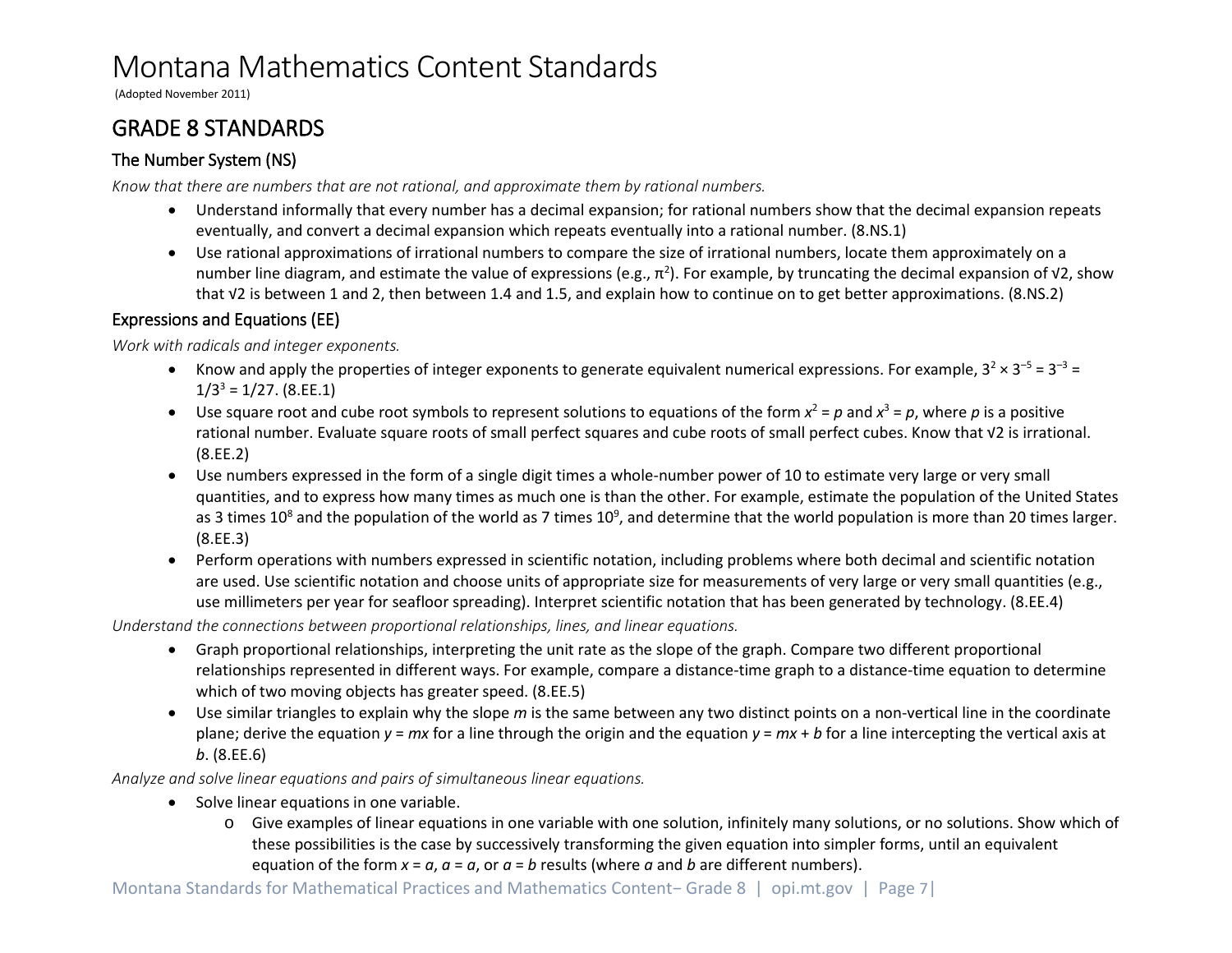(Adopted November 2011)

- o Solve linear equations with rational number coefficients, including equations whose solutions require expanding expressions using the distributive property and collecting like terms. (8.EE.7)
- Analyze and solve pairs of simultaneous linear equations.
	- o Understand that solutions to a system of two linear equations in two variables correspond to points of intersection of their graphs, because points of intersection satisfy both equations simultaneously.
	- o Solve systems of two linear equations in two variables algebraically, and estimate solutions by graphing the equations. Solve simple cases by inspection. For example, 3*x* + 2*y* = 5 and 3*x* + 2*y* = 6 have no solution because 3*x* + 2*y* cannot simultaneously be 5 and 6.
	- o Solve real-world and mathematical problems from a variety of cultural contexts, including those of Montana American Indians, leading to two linear equations in two variables. For example, given coordinates for two pairs of points, determine whether the line through the first pair of points intersects the line through the second pair. (8.EE.8)

#### <span id="page-7-0"></span>Functions (F)

*Define, evaluate, and compare functions.*

- Understand that a function is a rule that assigns to each input exactly one output. The graph of a function is the set of ordered pairs consisting of an input and the corresponding output. [Function notation is not required in Grade 8.] (8.F.1)
- Compare properties of two functions each represented in a different way (algebraically, graphically, numerically in tables, or by verbal descriptions). For example, given a linear function represented by a table of values and a linear function represented by an algebraic expression, determine which function has the greater rate of change. (8.F.2)
- Interpret the equation  $y = mx + b$  as defining a linear function, whose graph is a straight line; give examples of functions that are not linear. For example, the function *A* = *s*<sup>2</sup> giving the area of a square as a function of its side length is not linear because its graph contains the points (1,1), (2,4), and (3,9), which are not on a straight line. (8.F.3)

*Use functions to model relationships between quantities.*

- Construct a function to model a linear relationship between two quantities. Determine the rate of change and initial value of the function from a description of a relationship or from two (*x*, *y*) values, including reading these from a table or from a graph. Interpret the rate of change and initial value of a linear function in terms of the situation it models and in terms of its graph or a table of values. (8.F.4)
- Describe qualitatively the functional relationship between two quantities by analyzing a graph (e.g., where the function is increasing or decreasing, linear or nonlinear). Sketch a graph that exhibits the qualitative features of a function that has been described verbally. (8.F.5)

## <span id="page-7-1"></span>Geometry (G)

*Understand congruence and similarity using physical models, transparencies, or geometry software.*

- Verify experimentally the properties of rotations, reflections, and translations from a variety of cultural contexts, including those of Montana American Indians:
	- o Lines are taken to lines, and line segments to line segments of the same length.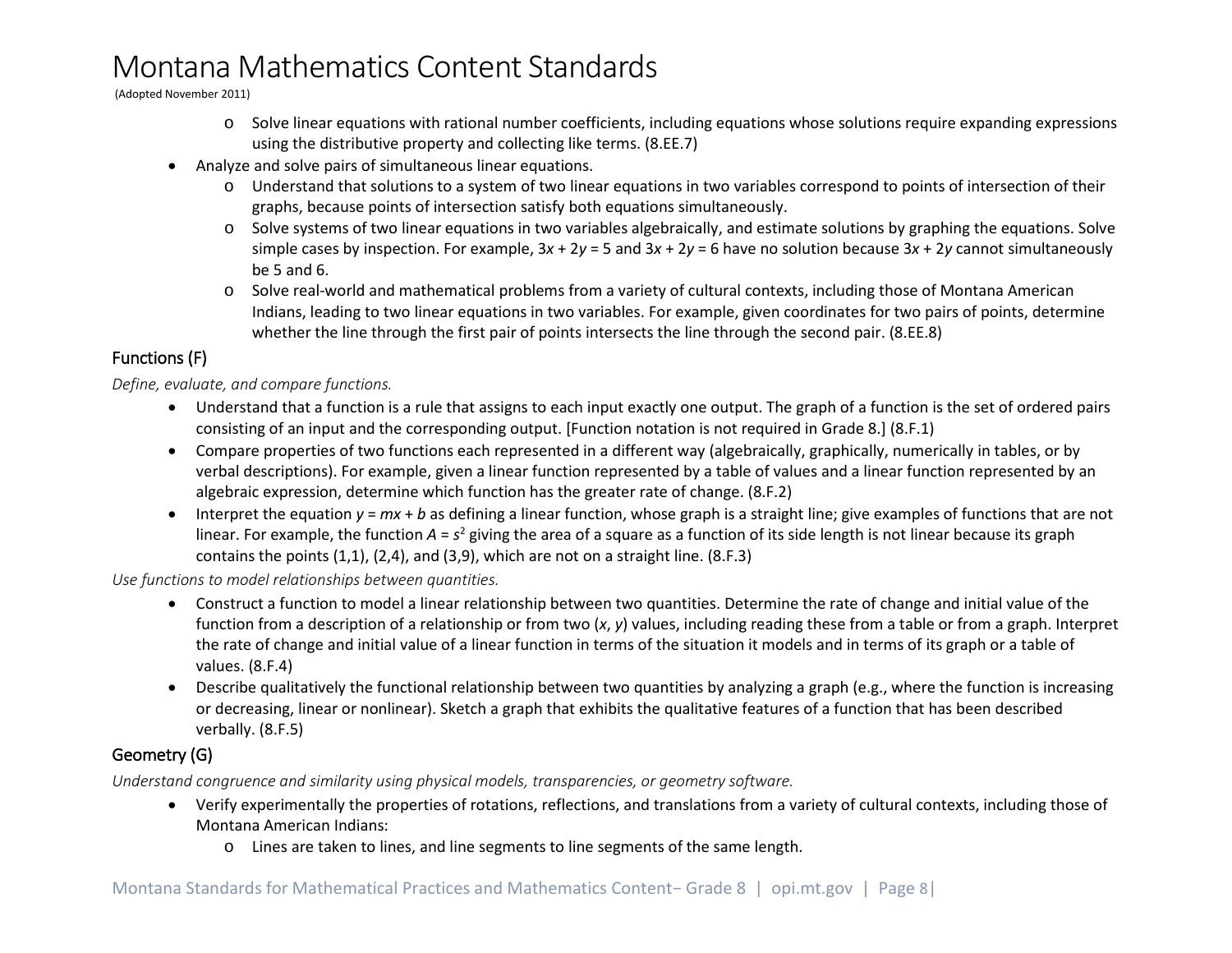(Adopted November 2011)

- o Angles are taken to angles of the same measure.
- o Parallel lines are taken to parallel lines. (8.G.1)
- Understand that a two-dimensional figure is congruent to another if the second can be obtained from the first by a sequence of rotations, reflections, and translations. Given two congruent figures, describe a sequence that exhibits the congruence between them (8.G.2)
- Describe the effect of dilations, translations, rotations, and reflections on two-dimensional figures from a variety of cultural contexts, including those of Montana American Indians, using coordinates. (8.G.3)
- Understand that a two-dimensional figure is similar to another if the second can be obtained from the first by a sequence of rotations, reflections, translations, and dilations; given two similar two-dimensional figures, describe a sequence that exhibits the similarity between them. (8.G.4)
- Use informal arguments to establish facts about the angle sum and exterior angle of triangles, about the angles created when parallel lines are cut by a transversal, and the angle-angle criterion for similarity of triangles. For example, arrange three copies of the same triangle so that the sum of the three angles appears to form a line, and give an argument in terms of transversals why this is so. (8.G.5)

#### *Understand and apply the Pythagorean Theorem.*

- Explain a proof of the Pythagorean Theorem and its converse. (8.G.6)
- Apply the Pythagorean Theorem to determine unknown side lengths in right triangles in real-world and mathematical problems in two and three dimensions. For example, determine the unknown height of a Plains Indian tipi when given the side length and radius. (8.G.7)
- Apply the Pythagorean Theorem to find the distance between two points in a coordinate system. (8.G.8)

*Solve real-world and mathematical problems involving volume of cylinders, cones, and spheres.*

• Know the formulas for the volumes of cones, cylinders, and spheres and use them to solve real-world and mathematical problems. (8.G.9)

#### <span id="page-8-0"></span>Statistics and Probability (SP)

*Investigate patterns of association in bivariate data.*

- Construct and interpret scatter plots for bivariate measurement data to investigate patterns of association between two quantities. Describe patterns such as clustering, outliers, positive or negative association, linear association, and nonlinear association. (8.SP.1)
- Know that straight lines are widely used to model relationships between two quantitative variables. For scatter plots that suggest a linear association, informally fit a straight line, and informally assess the model fit by judging the closeness of the data points to the line. (8.SP.2)
- Use the equation of a linear model to solve problems in the context of bivariate measurement data, interpreting the slope and intercept. For example, in a linear model for a biology experiment, interpret a slope of 1.5 cm/hr as meaning that an additional hour of sunlight each day is associated with an additional 1.5 cm in mature plant height. (8.SP.3)
- Understand that patterns of association can also be seen in bivariate categorical data by displaying frequencies and relative frequencies in a two-way table. Construct and interpret a two-way table summarizing data including data from Montana American

Montana Standards for Mathematical Practices and Mathematics Content− Grade 8 | opi.mt.gov | Page 9|